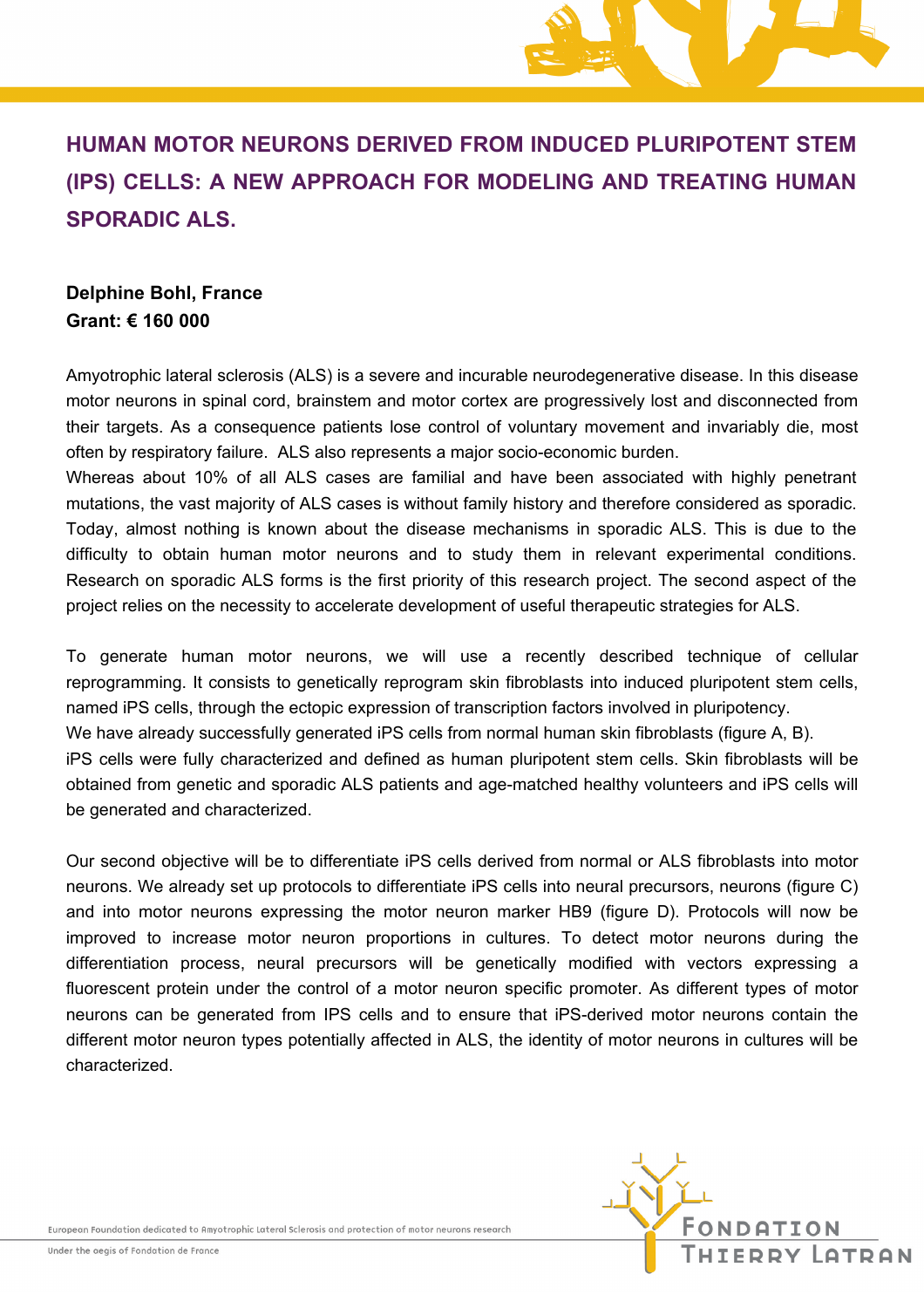



**Figure.** iPS cells characterisation and differentiation. **A**. Phase contrast picture of a human iPS cell clone. **B**. Strong alkaline phosphatase staining is characteristic of iPS cells. **C**. iPS cells can be efficiently differentiated into neurons (in green). **D**. After differentiation, some neurons express the motor neuron marker HB9 (in red).

We will then look whether ALS cells present specific defects. In non-purified cultures containing motor neurons and other cell types including neurons and glial cells, we will analyse cell defects such as the presence of protein aggregates. Cell intrinsic defects in purified motor neurons, including cell survival and neurite length, will be analysed in collaboration with Dr Georg Haase (CNRS, Université de la Méditerranée, Marseille) and within the frame of other projects. If intrinsic defects are detected, we will search whether such defects originate within motor neurons or in their cellular environment.

Finally, the therapeutic potential of normal motor neurons will be assessed in a rat model of ALS. In the last decade, cell therapy has emerged as a new hope for ALS. Despite encouraging results obtained after cell transplantation in animal models of ALS, translation to human patients gave rise to disappointing results, urging the need for more preclinical studies. To accelerate development of useful cell therapy for ALS, we propose to transplant motor neuron precursors derived from normal iPS cells in transgenic mutant SOD1 rats and analyse the therapeutic benefit of this new cell material.

In conclusion, we expect that the generation of iPS cells will allow to model *sporadic* forms of ALS and to better understand the underlying physiopathological mechanisms. We think that human motor neurons genetically reprogrammed from fibroblast's patients might represent a unique extraordinary tool to understand early disease pathways in ALS physiopathology, for development of new biomarkers and, in a more distant future, to develop cell therapies.

#### **TEAM**

To reach these objectives our project gathers European groups with complementary expertise in ALS stem cell biology (D. Bohl) and cell transplantation (R. Pochet) benefiting from state-of-the-art facilities of famous Institutes (Institut Pasteur, ULB).

**Delphine Bohl** and her group (Inserm, Laboratory Rétrovirus et Transfert Génétique, directed by Dr JM Heard, Institut Pasteur, Paris) is specialized in the generation of iPS cells and the directed differentiation of neurons. The team has set up the iPS cell technology using skin fibroblasts from normal individuals. The iPS cell technology was further developed as a contribution to a research program supported by an

European Foundation dedicated to Amyotrophic Lateral Sclerosis and protection of motor neurons research

Under the aegis of Fondation de France

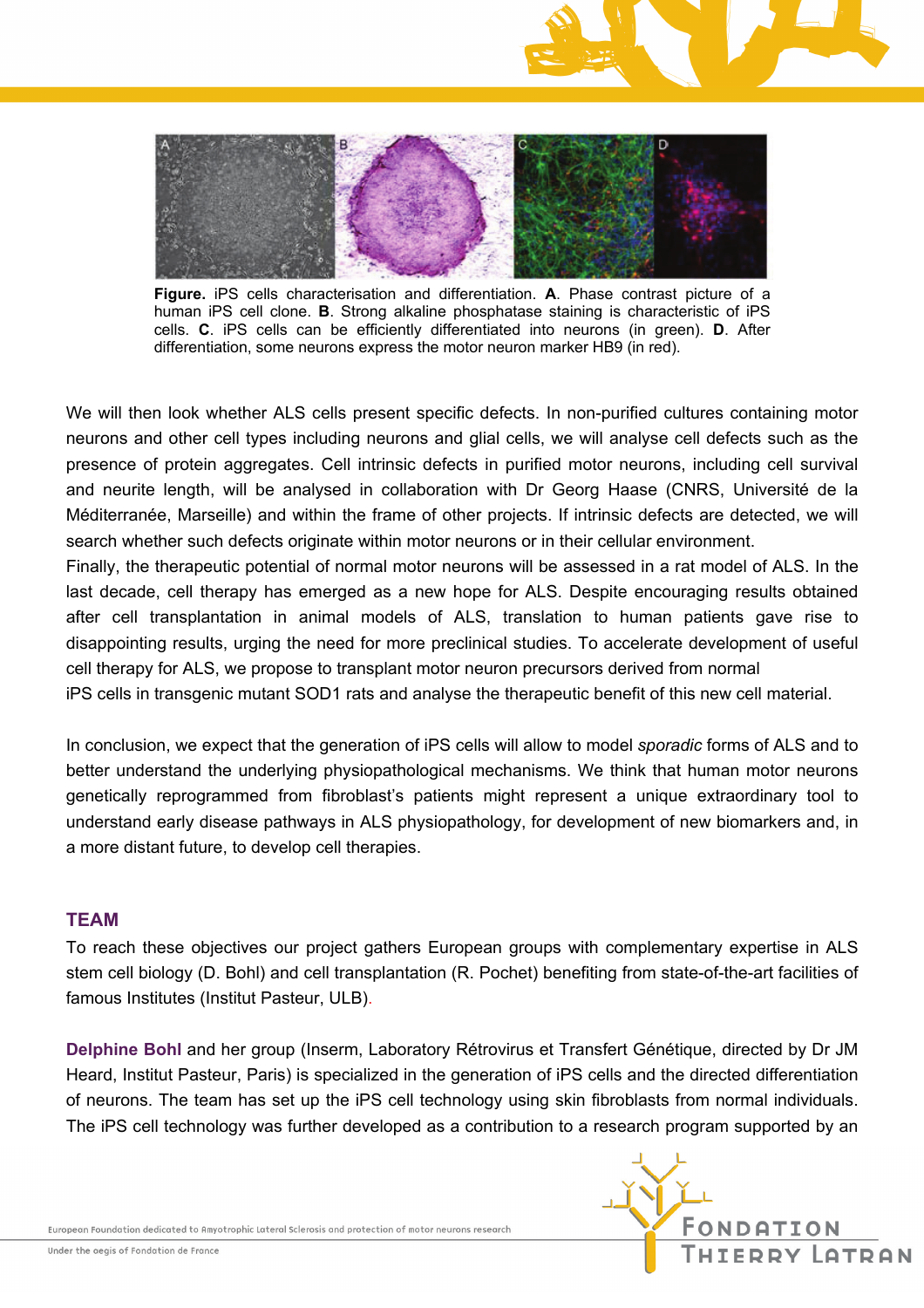

ERANET grant for the study of ALS. Here, skin fibroblasts were recently derived from ALS patients with specified genotypes and iPS cells being generated from these cells.

Roland Pochet and his team (Head of the ALS unit within the Laboratory of Histology, Neuroanatomy and Neuropathology of the Faculty of Medicine University of Brussels) is specialized in the electrophysiology and morphology of ALS. They have characterized transgenic rats overexpressing the SOD1G93A mutated protein. Experience in cell transplantation and quantitative follow-up of their location and differentiation is also acquired in the laboratory and recently the surgery of the spinal cord for in situ cell transplantation has been performed successfully on these SOD1 rats.



D. BOHL

S. BLANCHARD

**T. LEMONNIER** 

**D. TOLI** 



R. POCHET

C. NICAISE

European Foundation dedicated to Amyotrophic Lateral Sclerosis and protection of motor neurons research